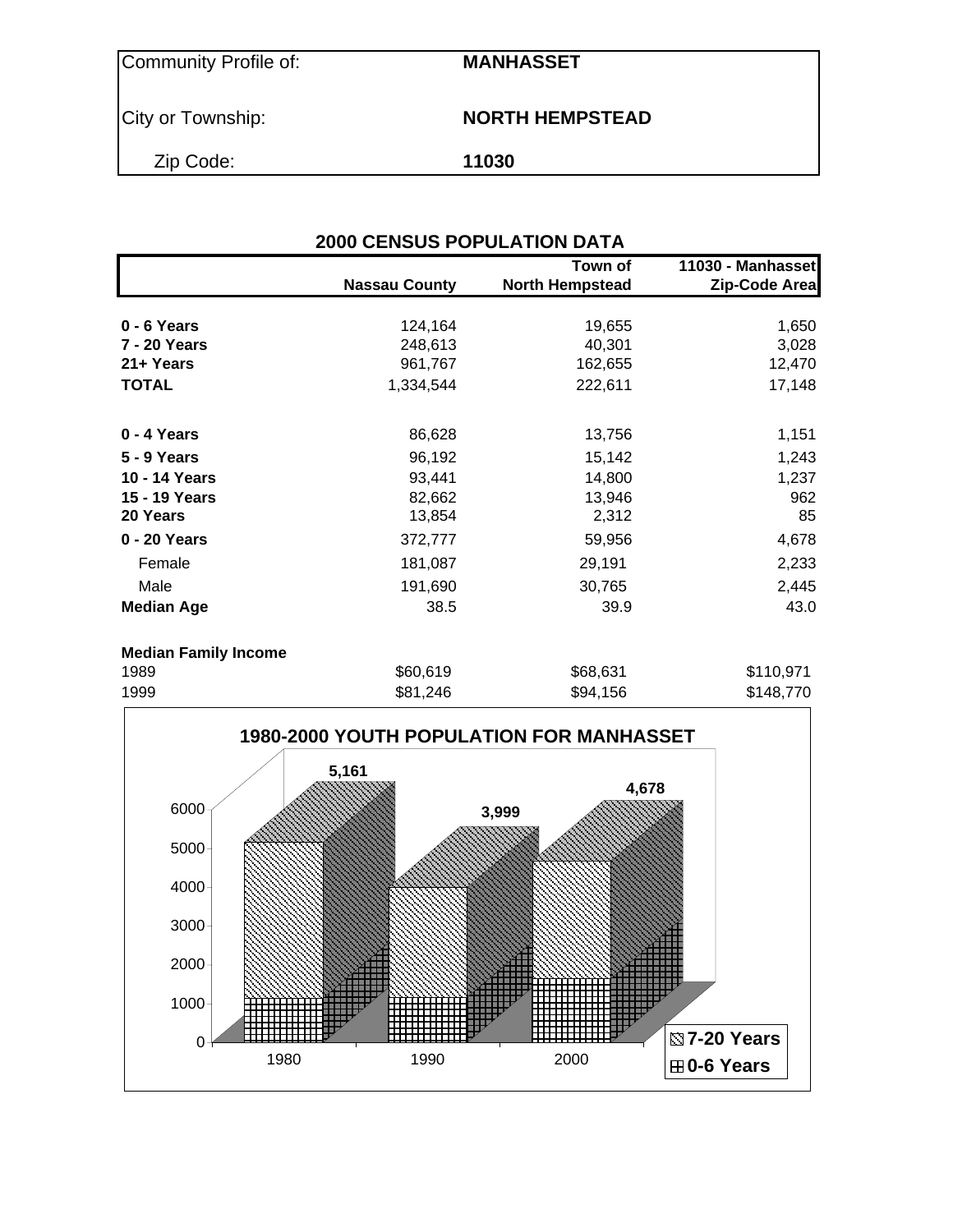|                          | <b>Nassau County</b> | <b>Town of North</b><br><b>Hempstead</b> | 11030 - Manhasset<br>Zip-Code Area |
|--------------------------|----------------------|------------------------------------------|------------------------------------|
|                          |                      |                                          |                                    |
| $\overline{0}$ - 6 Years | 118,978              | 17,596                                   | 1,264                              |
| l7 - 20 Years            | 231,792              | 36,149                                   | 3,526                              |
| 21+ Years                | 978,505              | 162,384                                  | 12,323                             |
| TOTAL                    | 1,329,275            | 216,129                                  | 17,113                             |
|                          |                      |                                          |                                    |
| $\vert$ 0 - 4 Years      | 83,639               | 12,094                                   | 886                                |
| 5 - 9 Years              | 90,106               | 15,703                                   | 877                                |
| 10 - 14 Years            | 82,042               | 11,594                                   | 1,323                              |
| l15 - 19 Years           | 79,040               | 11,882                                   | 1,415                              |
| 20 Years                 | 15,943               | 2,472                                    | 290                                |
|                          |                      |                                          |                                    |
| 0 - 20 Years             | 350,770              | 53,744                                   | 4,791                              |

## **2000 POPULATION PROJECTION DATA**

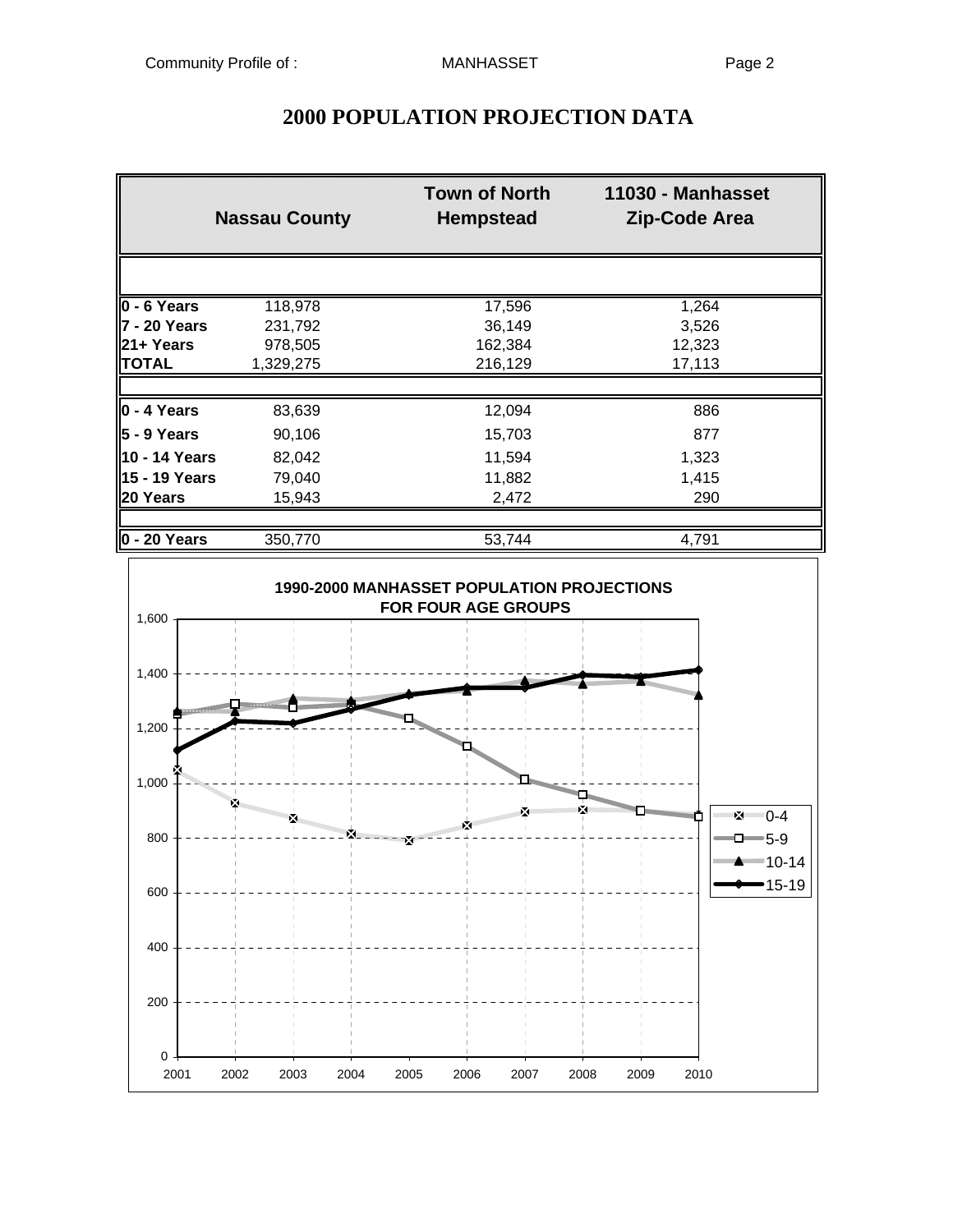|                                                                                                                      |                                                        | <b>TEMPORARY ASSISTANCE TO</b><br><b>NEEDY FAMILIES (Formerly AFDC)</b><br>(NUMBER OF INDIVIDUALS)     |                  |
|----------------------------------------------------------------------------------------------------------------------|--------------------------------------------------------|--------------------------------------------------------------------------------------------------------|------------------|
|                                                                                                                      |                                                        |                                                                                                        |                  |
|                                                                                                                      |                                                        | Town of                                                                                                | 16-20 y          |
| Year                                                                                                                 | Nassau County                                          | North Hempstead                                                                                        | Zip-Code Area    |
| 1985                                                                                                                 | 15,963                                                 | 1,560                                                                                                  | 49               |
| 1986                                                                                                                 | 15,337                                                 | 1,468                                                                                                  | 54               |
| 1987                                                                                                                 | 13,321                                                 | 1,309                                                                                                  | 40               |
| 1988                                                                                                                 | 12,410                                                 | 1,314                                                                                                  | 38               |
| 1989                                                                                                                 | 11,950                                                 | 1,192                                                                                                  | 29               |
| 1990                                                                                                                 | 12,607                                                 | 1,294                                                                                                  | 22               |
| 1991                                                                                                                 | 15,317                                                 | 1,546                                                                                                  | 27               |
| 1992                                                                                                                 | 16,528                                                 | 1,674                                                                                                  | 43               |
| 1993                                                                                                                 | 20,129                                                 | 2,080                                                                                                  | 49               |
| 1994                                                                                                                 | 20,622                                                 | 2,207                                                                                                  | 50               |
| 1995                                                                                                                 | 20,229                                                 | 2,281                                                                                                  | 49               |
| 1996                                                                                                                 | 17,800                                                 | 1,960                                                                                                  | 29               |
| 1997                                                                                                                 | 14,940                                                 | 1,681                                                                                                  | 30               |
| 1998                                                                                                                 | 12,706                                                 | 1,397                                                                                                  | 21               |
| 1999                                                                                                                 | 10,825                                                 | 1,138<br>1987-1999 MANHASSET, NASSAU COUNTY AND TOWN OF NORTH                                          | 9                |
| 16.00<br>14.00<br>12.00<br>$S_{10.00}$<br>᠇<br>Rate Per<br>8.00<br>6.00<br>4.00<br>2.00<br>0.00<br>1987<br>1988 1989 | <b>Program Control</b><br>1990<br>1991<br>1992<br>1993 | <b>HEMPSTEAD AFDC RATES PER 1000 RESIDENTS</b><br><b>Ballion and B</b><br>1994<br>1995<br>1996<br>1997 | 1998             |
| <b>El Nassau County</b>                                                                                              |                                                        | <b>El North Hempstead Town</b>                                                                         | 1999<br>□16-20 y |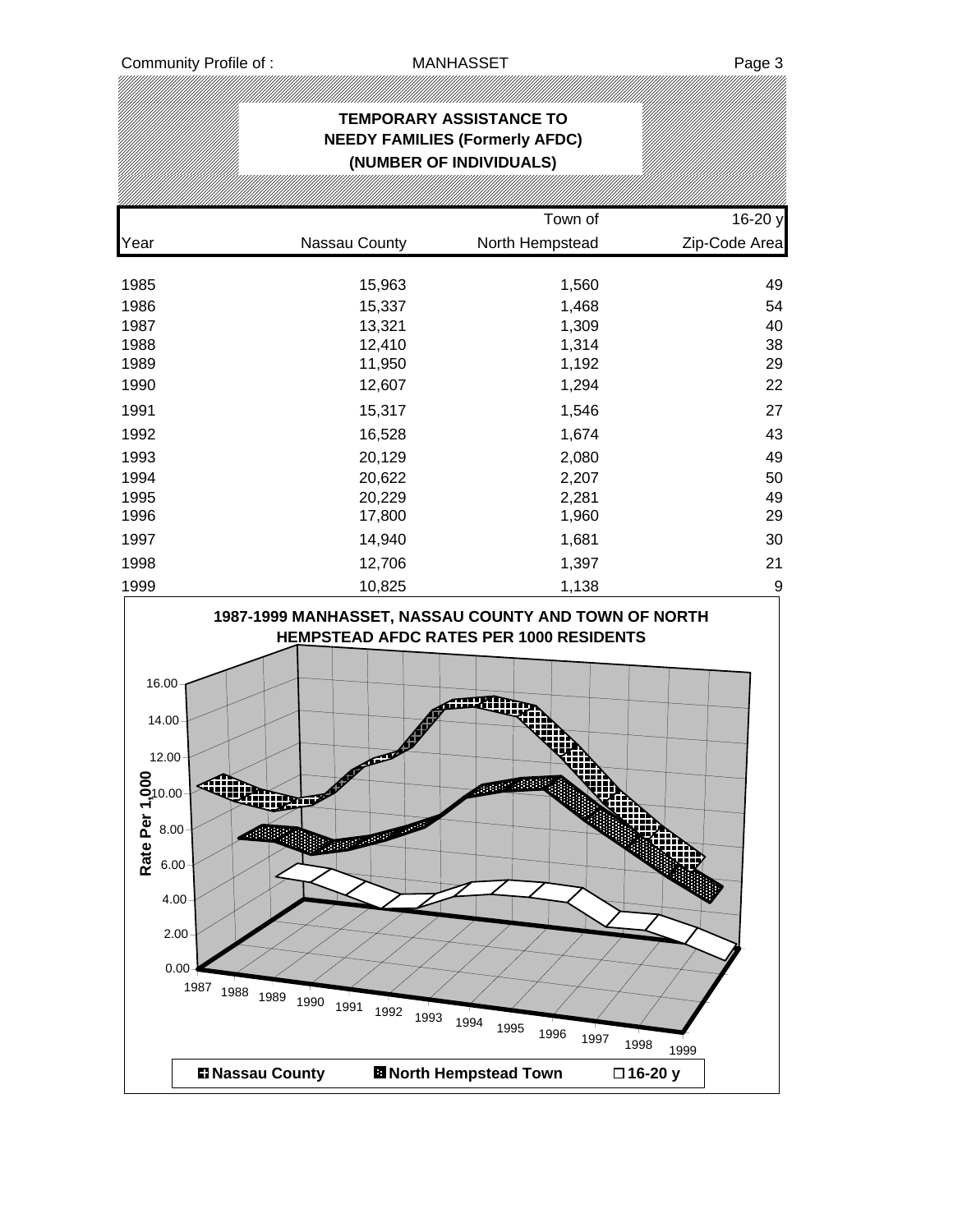### **11030 ZIP-CODE AREA RESIDENT YOUTH OFFENSES**

|      |                | 7-15 Years Old     |                |                         |
|------|----------------|--------------------|----------------|-------------------------|
|      |                | <b>Station</b>     | Subjects of    |                         |
| Year | <b>Arrests</b> | <b>Adjustments</b> | Investigation  | <b>Totals</b>           |
| 1990 | 8              | 52                 | 4              | 64                      |
| 1991 | $\overline{2}$ | 24                 | 5              | 31                      |
| 1992 | 5              | 34                 | 4              | 43                      |
| 1993 | 6              | 40                 | 8              | 54                      |
| 1994 | 18             | 37                 | 23             | 78                      |
| 1995 | $\overline{7}$ | 38                 | 19             | 64                      |
| 1996 | $\overline{7}$ | 31                 | 10             | 48                      |
| 1997 | 10             | 17                 | $\overline{7}$ | 34                      |
|      |                |                    |                |                         |
|      |                | 16-20 Years Old    |                |                         |
|      |                | <b>Subjects of</b> |                | <b>All Ages</b>         |
| Year | <b>Arrests</b> | Investigation      | <b>Totals</b>  | <b>Total Incidents*</b> |
| 1990 | 21             | 14                 | 35             |                         |
| 1991 | 23             | 19                 | 42             | 100<br>73               |
| 1992 | 22             | 18                 | 40             | 83                      |
| 1993 | 19             | 28                 | 47             | 101                     |
| 1994 | 25             | 25                 | 50             |                         |
| 1995 | 27             | 32                 | 59             |                         |
| 1996 | 32             | 35                 | 67             | 128<br>124<br>116       |



<sup>\*</sup> Total incidents include arrests, station adjustments and subjects of investigation for 1988-1995. Youth offense data does not include data on convictions following from some of these arrests.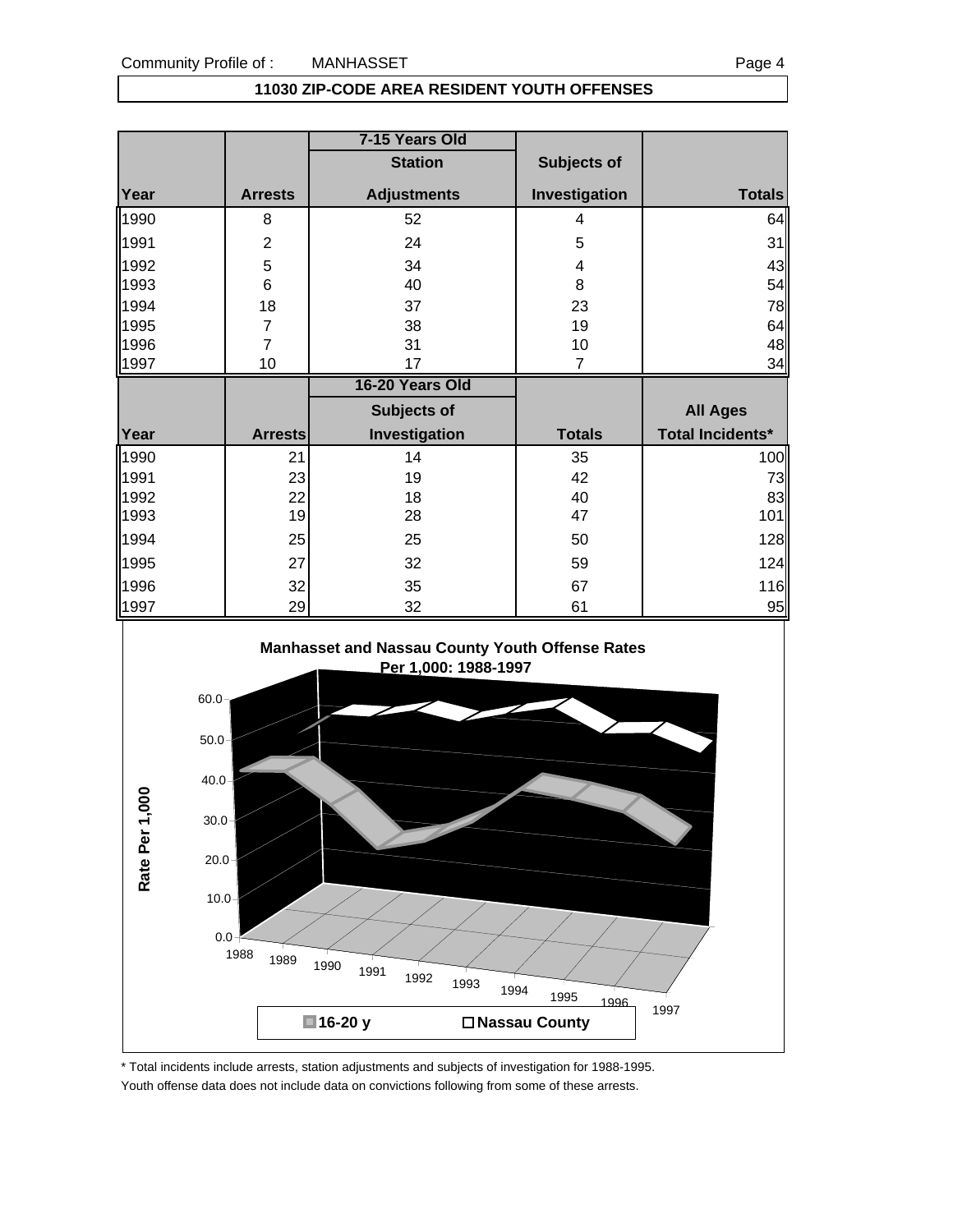Community Profile of : MANHASSET And Decree that the Community Profile of : Page 5

| 11030 ZIP-CODE AREA RESIDENT YOUTH OFFENSES                                               |            |                                                                   |                                             |                       |              |                                   |              |              |  |
|-------------------------------------------------------------------------------------------|------------|-------------------------------------------------------------------|---------------------------------------------|-----------------------|--------------|-----------------------------------|--------------|--------------|--|
|                                                                                           |            |                                                                   |                                             |                       |              |                                   |              |              |  |
| Youth Offense Rate Per 1000 Resident Youth<br><b>For Combined Offense Types and Total</b> |            |                                                                   |                                             |                       |              |                                   |              |              |  |
|                                                                                           |            |                                                                   |                                             |                       |              |                                   |              |              |  |
|                                                                                           |            |                                                                   |                                             |                       |              |                                   |              |              |  |
|                                                                                           | Drug &     | Violent &                                                         |                                             |                       |              | <b>Criminal</b>                   |              |              |  |
| Year                                                                                      |            | Alcohol Threatening                                               | <b>Property</b>                             | <b>Status</b>         | <b>Theft</b> | <b>Nonconf</b>                    | <b>Other</b> | <b>Total</b> |  |
| 1990                                                                                      | 2.8        | 8.5                                                               | 6.0                                         | 8.1                   | 5.6          | 1.1                               | 1.4          | 35.3         |  |
| 1991                                                                                      | 2.1        | 3.5                                                               | 2.8                                         | 3.1                   | 5.6          | 1.0                               | 5.9          | 25.5         |  |
| 1992<br>1993                                                                              | 2.1<br>2.0 | 8.6<br>5.8                                                        | 3.8<br>2.0                                  | 4.8<br>7.5            | 3.4<br>5.8   | 0.0<br>1.7                        | 4.1<br>9.5   | 28.5<br>34.3 |  |
| 1994                                                                                      | 2.4        | 7.8                                                               | 1.7                                         | 7.4                   | 10.5         | 3.7                               | 9.8          | 43.2         |  |
| 1995                                                                                      | 6.1        | 3.4                                                               | 6.1                                         | 6.4                   | 13.2         | 0.7                               | 6.1          | 42.0         |  |
| 1996                                                                                      | 4.8        | 5.2                                                               | 8.6                                         | 5.5                   | 6.2          | 2.1                               | 7.6          | 40.0         |  |
| 1997                                                                                      | 5.7        | 8.1                                                               | 3.2                                         | 1.4                   | 3.5          | 1.8                               | 9.9          | 33.6         |  |
|                                                                                           |            |                                                                   |                                             | <b>Youth Offenses</b> |              |                                   |              |              |  |
|                                                                                           |            |                                                                   | <b>For Combined Offense Types and Total</b> |                       |              |                                   |              |              |  |
|                                                                                           |            |                                                                   |                                             |                       |              |                                   |              |              |  |
| Year                                                                                      | Drug &     | Violent &<br>Alcohol Threatening                                  | <b>Property</b>                             | <b>Status</b>         | <b>Theft</b> | <b>Criminal</b><br><b>Nonconf</b> | <b>Other</b> | <b>Total</b> |  |
| 1990                                                                                      | 8          | 24                                                                | 17                                          | 23                    | 16           | 3                                 | 4            | 100          |  |
| 1991                                                                                      | 6          | 10                                                                | 8                                           | 9                     | 16           | 3                                 | 17           | 73           |  |
| 1992                                                                                      | 6          | 25                                                                | 11                                          | 14                    | 10           | 0                                 | 12           | 83           |  |
| 1993                                                                                      | 6          | 17                                                                | 6                                           | 22                    | 17           | 5                                 | 28           | 101          |  |
| 1994                                                                                      | 7          | 23                                                                | 5                                           | 22                    | 31           | 11                                | 29           | 128          |  |
| 1995                                                                                      | 18         | 10                                                                | 18                                          | 19                    | 39           | $\overline{c}$                    | 18           | 124          |  |
| 1996                                                                                      | 14         | 15                                                                | 25                                          | 16                    | 18           | 6                                 | 22           | 116          |  |
| 1997                                                                                      | 16         | 23                                                                | 9                                           | 4                     | 10           | 5                                 | 28           | 95           |  |
|                                                                                           |            | 1990-1997 Violent & Threatening, and Drug & Alcohol Youth Offense |                                             |                       |              |                                   |              |              |  |
| 16.0                                                                                      |            |                                                                   | <b>Rates in Manhasset and Nassau County</b> |                       |              |                                   |              |              |  |
|                                                                                           |            |                                                                   |                                             |                       |              |                                   |              |              |  |
| 14.0                                                                                      |            |                                                                   |                                             |                       |              |                                   |              |              |  |
| 12.0                                                                                      |            |                                                                   |                                             |                       |              |                                   |              |              |  |
|                                                                                           |            |                                                                   |                                             |                       |              |                                   |              |              |  |
|                                                                                           |            |                                                                   |                                             |                       |              |                                   |              |              |  |
|                                                                                           |            |                                                                   |                                             |                       |              |                                   |              |              |  |
|                                                                                           |            |                                                                   |                                             |                       |              |                                   |              |              |  |
| Rate Per 1,000<br>Rate Per 3.0<br>4.0                                                     |            |                                                                   |                                             |                       |              |                                   |              |              |  |
| 4.0                                                                                       |            |                                                                   |                                             |                       |              |                                   |              |              |  |
| 2.0                                                                                       |            |                                                                   |                                             |                       |              |                                   |              |              |  |
|                                                                                           |            |                                                                   |                                             |                       |              |                                   |              |              |  |
| 0.0                                                                                       | 1990       | 1992<br>1991                                                      | 1993                                        | 1994                  |              | 1995                              | 1996         | 1997         |  |
|                                                                                           |            | <b>Nassau County Alc/Drug/k</b>                                   |                                             |                       |              | Massau County Violent/Threat/k    |              |              |  |
|                                                                                           |            | <b>-X</b> Manhasset Alc/Drug/k                                    |                                             |                       |              | -0-Manhasset Violent/Threat/k     |              |              |  |
|                                                                                           |            |                                                                   |                                             |                       |              |                                   |              |              |  |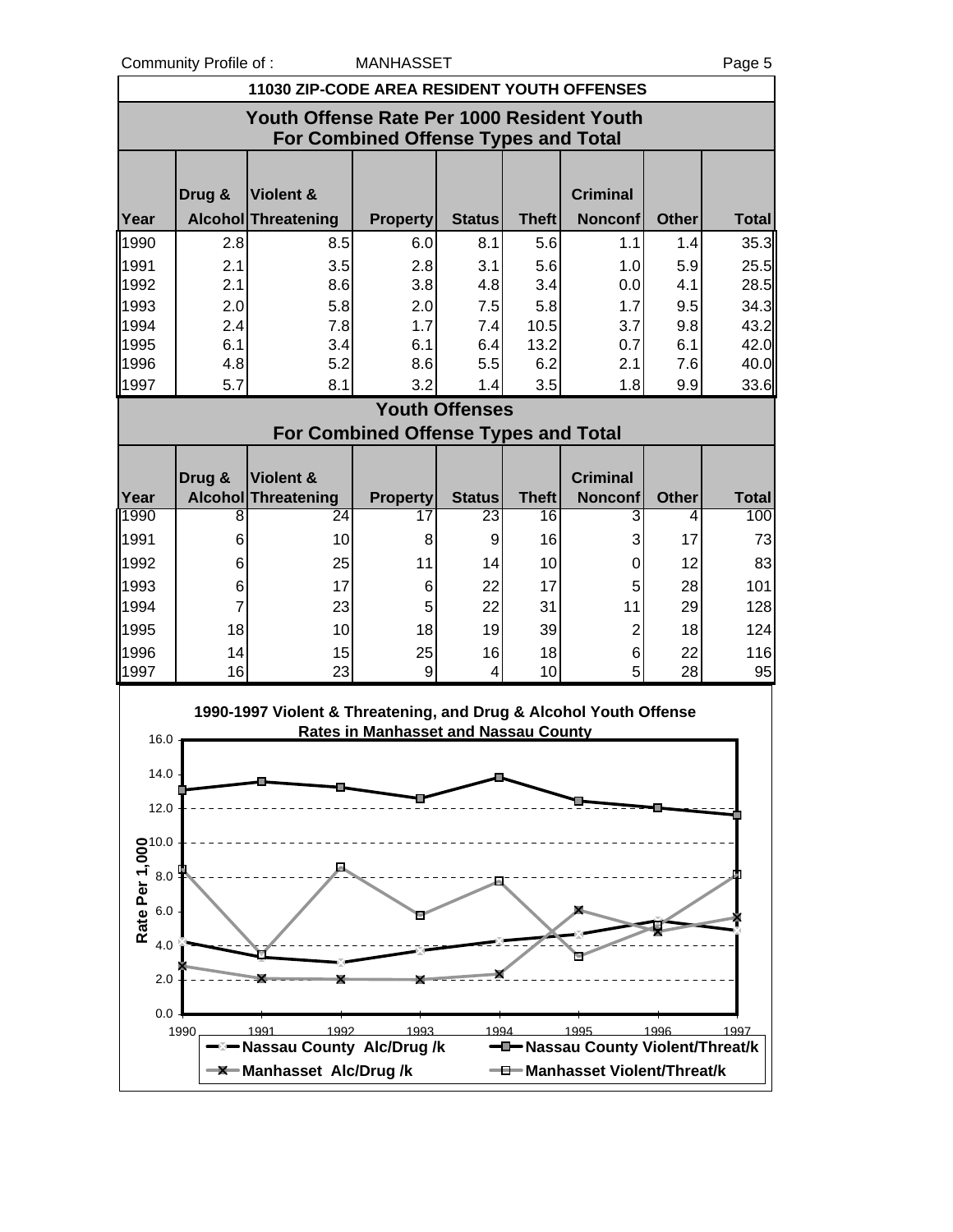

"Other" Communites Include: Uniondale, Westbury, Massapequa, and Hicksville.

Each community comprises less than 2% of all offenses committed by Manhasset youth.



"Other" Communities Include: W Hempstead, Locust Valley, Bethpage, Lynbrook, Roslyn Heights, Valley Stream, Williston Pk, Glen Cove, Woodmere, Jericho, Hicksville and Plainview. Each community comprises less than 1% of all Manhasset Offenses.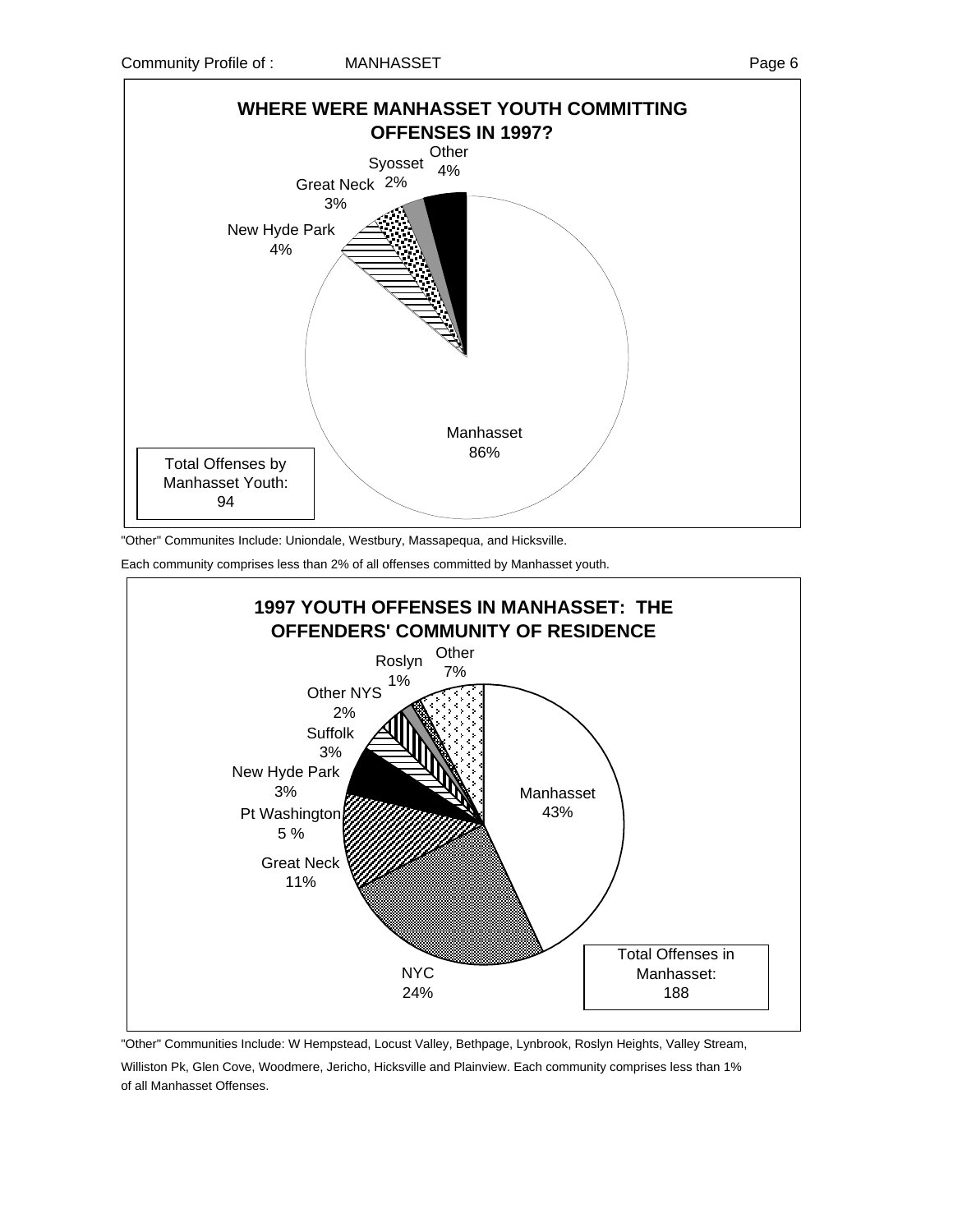|                      |                          |                          |                          |                          |                            |                            |                            | 1991-97       |
|----------------------|--------------------------|--------------------------|--------------------------|--------------------------|----------------------------|----------------------------|----------------------------|---------------|
|                      |                          |                          |                          |                          |                            |                            |                            | Percent       |
| Age                  | 1991                     | 1992                     | 1993                     | 1994                     | 1995                       | 1996                       | 1997                       | Change        |
| 10 Yr & Less         | $\overline{1}$           | $\overline{\phantom{0}}$ | $\overline{\phantom{0}}$ | $\overline{\phantom{0}}$ | $\overline{1}$             | $\sim$ 1                   |                            | $0 - 100.0\%$ |
| %                    | 11.1%                    | 0.0%                     | 0.0%                     | 5.6%                     | 4.8%                       | 5.9%                       | $0.0\%$                    |               |
| 11 to 12             | $\overline{1}$           | $\overline{0}$           | $\overline{2}$           | $\overline{1}$           | $\overline{0}$             | $\overline{0}$             |                            | $0 - 100.0\%$ |
| $\%$                 | 11.1%                    | 0.0%                     | 20.0%                    | 5.6%                     | 0.0%                       | $0.0\%$                    | 0.0%                       |               |
| 13                   | $\Omega$                 | $\mathbf{1}$             | 2                        | $\overline{\mathcal{A}}$ | 3                          | $\mathbf{1}$               | 3                          |               |
| %                    | 0.0%                     | 16.7%                    | 20.0%                    | 22.2%                    | 14.3%                      | 5.9%                       | 23.1%                      |               |
| 14                   | $\overline{2}$           | $\overline{\mathbf{3}}$  | $\overline{2}$           | $\overline{4}$           | $\overline{7}$             | $\overline{4}$             |                            | $0 - 100.0\%$ |
| $\frac{0}{0}$        | 22.2%                    | 50.0%                    | 20.0%                    | 22.2%                    | 33.3%                      | 23.5%                      | 0.0%                       |               |
| 15                   | $\overline{5}$           | $\Omega$                 | $\overline{2}$           | 2                        | $\overline{4}$             | $\overline{5}$             | $\overline{3}$             | $-40.0%$      |
| $\%$                 | 55.6%                    | 0.0%                     | 20.0%                    | 11.1%                    | 19.0%                      | 29.4%                      | 23.1%                      |               |
| 16                   | $\overline{\phantom{0}}$ | $\overline{1}$           | $\overline{1}$           | $\overline{4}$           | $\overline{\phantom{a}}$ 3 | $\overline{\phantom{0}}$ 5 | $\overline{2}$             |               |
| $\%$                 | 0.0%                     | 16.7%                    | 10.0%                    | 22.2%                    | 14.3%                      | 29.4%                      | 15.4%                      |               |
| 17 <sup>7</sup>      | $\bigcirc$               | $\mathbf{1}$             | 1                        | 1                        | $\mathbf{1}$               | $\Omega$                   | $\overline{4}$             |               |
| $\%$                 | 0.0%                     | 16.7%                    | 10.0%                    | 5.6%                     | 4.8%                       | $0.0\%$                    | 30.8%                      |               |
| 18                   | $\overline{0}$           | $\overline{\phantom{0}}$ | $\overline{\mathbf{0}}$  | $\overline{\phantom{a}}$ | $\overline{\phantom{a}}$ 1 | $\overline{0}$             | $\overline{\phantom{1}}$ 1 |               |
| $\frac{0}{0}$        | 0.0%                     | 0.0%                     | 0.0%                     | 5.6%                     | 4.8%                       | 0.0%                       | 7.7%                       |               |
| 19 to 20             | $\overline{0}$           | $\Omega$                 | $\Omega$                 | $\Omega$                 | $\mathbf{1}$               | $\mathbf{1}$               | $\Omega$                   |               |
| $\%$                 | 0.0%                     | $0.0\%$                  | $0.0\%$                  | $0.0\%$                  | 4.8%                       | 5.9%                       | 0.0%                       |               |
| <b>Manhasset</b>     |                          |                          |                          |                          |                            |                            |                            |               |
| Total                | - 9                      | - 6                      | $-10$                    | 18                       | 21                         | 17                         | $\overline{13}$            | 44.4%         |
| Rate Per 1,000       | 3.0                      | 1.9                      | 2.9                      | 5.0                      | 5.8                        | 4.6                        | 3.5                        | 17.5%         |
| <b>Nassau County</b> |                          |                          |                          |                          |                            |                            |                            |               |
| Rate Per 1,000 5.19  |                          | 6.63                     | 8.98                     | 8.68                     | 7.52                       | 7.23                       | 7.30                       | 40.5%         |

### **Resident Manhasset Runaway and Homeless Youth by Age Group**

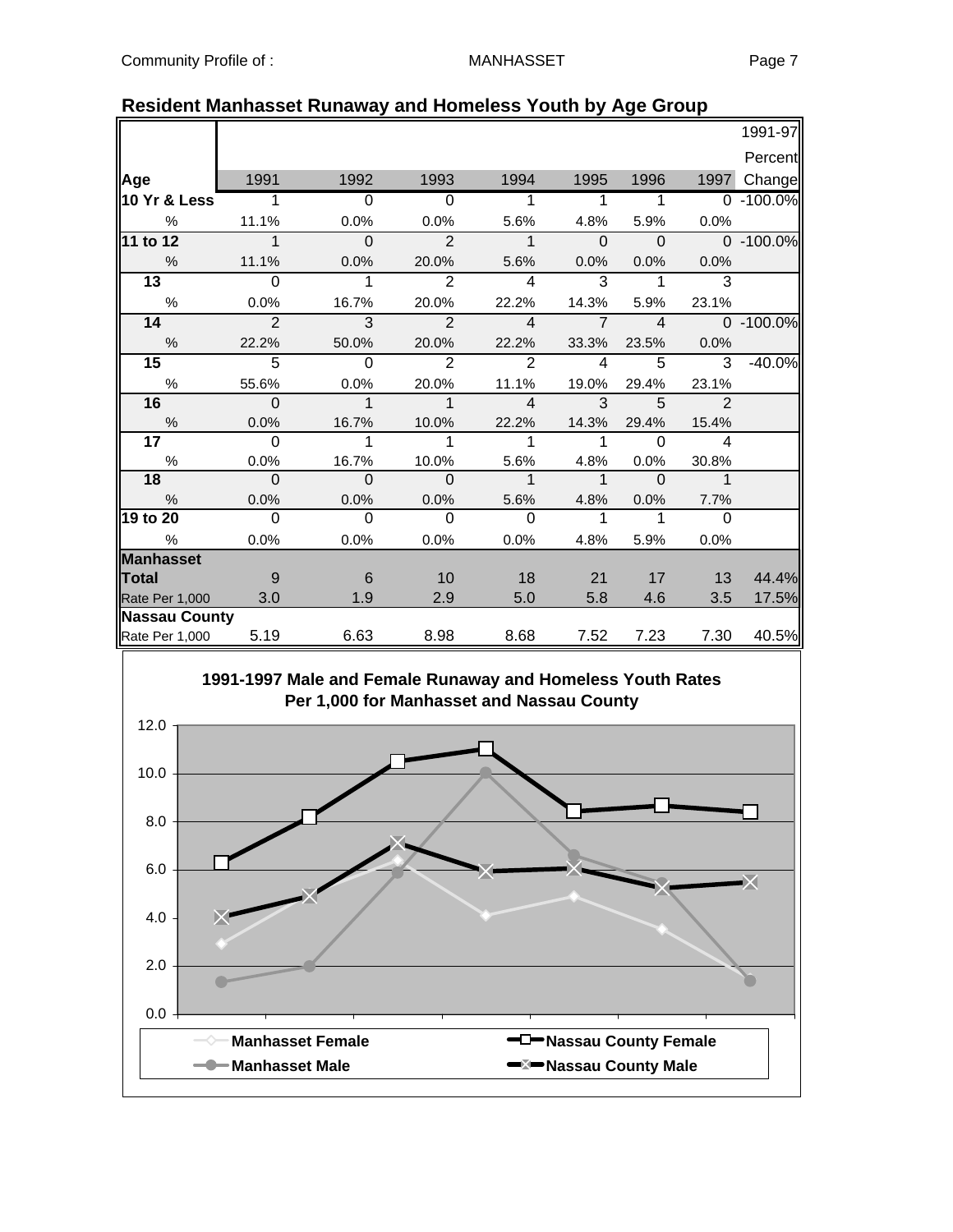Community Profile of : The MANHASSET Register of the MANHASSET Rage 8

## **PUBLIC SCHOOL ENROLLMENT IN MANHASSET UFSD**

|      | European          | African                                               |          | Asian    | <b>Native</b> |               |       |
|------|-------------------|-------------------------------------------------------|----------|----------|---------------|---------------|-------|
| Year | American          | American                                              | Latino   | American | American      | Total         |       |
|      |                   |                                                       |          |          |               |               |       |
| 1987 | 1,794             | 187                                                   | 36       | 97       | 0             | 2,114         |       |
| 1988 | 1,802             | 184                                                   | 36       | 69       | 4             | 2,095         |       |
| 1989 | 1,757             | 140                                                   | 40       | 167      | 2             | 2,106         |       |
| 1990 | 1,736             | 148                                                   | 53       | 165      | 1             | 2,103         |       |
| 1991 | 1,771             | 138                                                   | 54       | 195      | 0             | 2,158         |       |
| 1992 | 1,771             | 155                                                   | 67       | 223      | 0             | 2,216         |       |
| 1993 | 1,794             | 160                                                   | 73       | 225      | 1             | 2,253         |       |
| 1994 | 1,780             | 167                                                   | 71       | 246      | 1             | 2,265         |       |
| 1995 | 1,854             | 177                                                   | 98       | 229      | 2             | 2,360         |       |
| 1996 | 1,857             | 181                                                   | 83       | 244      | 1             | 2,366         |       |
| 1997 | 1,898             | 181                                                   | 78       | 240      | 0             | 2,397         |       |
| 1998 | 1,924             | 178                                                   | 77       | 226      | 1             | 2,406         |       |
| 1999 | 1,879             | 143                                                   | 80       | 259      | 0             | 2,361         |       |
|      |                   | Net Change in School Enrollment Between 1987 and 1999 |          |          |               |               |       |
|      |                   | European                                              | African  |          | Asian         | <b>Native</b> |       |
|      | 1987-99           | American                                              | American | Latino   | American      | American      | Total |
|      | Change in Number  | 85                                                    | -44      | 44       | 162           | 0             | 247   |
|      | Change as Percent | 5%                                                    | $-24%$   | 122%     | 167%          |               | 12%   |

| Net Change in School Enrollment Between 1993 and 1999 |         |          |          |        |          |               |      |
|-------------------------------------------------------|---------|----------|----------|--------|----------|---------------|------|
|                                                       |         | European | African  |        | Asian    | <b>Native</b> |      |
|                                                       | 1993-99 | American | American | Latino | American | American      | otal |
| Change in Number                                      |         | 85       | -17      |        | 34       | нU            | 108  |
| Change as Percent                                     |         | 5%       | $-11\%$  | 10%    | 15%      | $-100%$       | 5%   |



\* The 1993-99 change for Native Americans has been excluded from this chart because there were fewer than 7 enrolled. This policy is meant to avoid distorted percent comparisons among groups.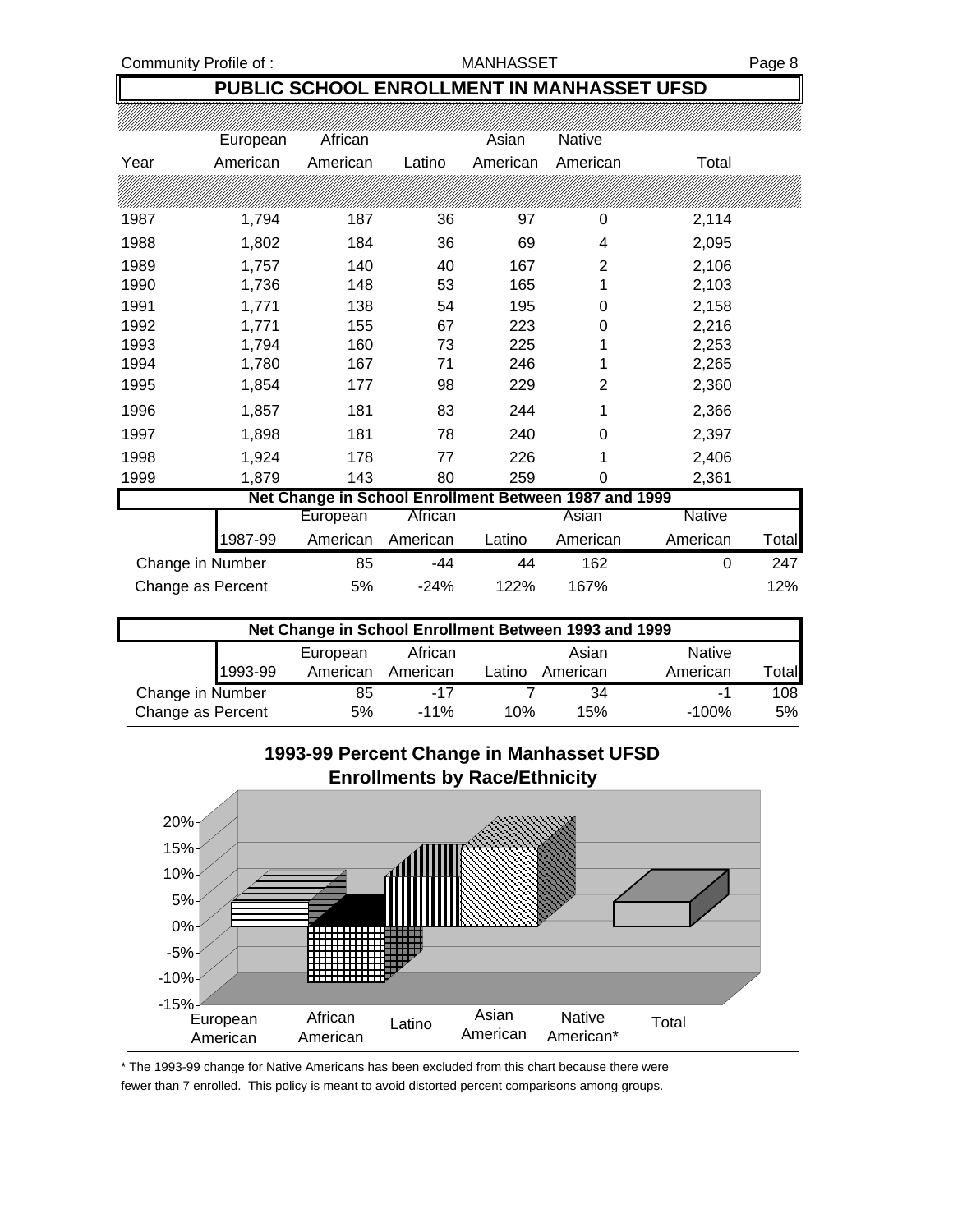#### Community Profile of : The MANHASSET Community Profile of :

#### MANHASSET

## **REPORTED LIMITED ENGLISH PROFICIENT ENGLISH LANGUAGE LEARNERS (LEP/ELLs) IN MANHASSET UFSD\***

|                         | Reported Number and Percent of LEP/ELL Students in Manhasset UFSD, |     |                         |                                        |                         |                      |                         |  |
|-------------------------|--------------------------------------------------------------------|-----|-------------------------|----------------------------------------|-------------------------|----------------------|-------------------------|--|
|                         |                                                                    |     |                         | North Hempstead Town and Nassau County |                         |                      |                         |  |
|                         |                                                                    |     | <b>Manhasset UFSD</b>   | Town of N. Hempstead                   |                         | <b>Nassau County</b> |                         |  |
| Year                    | <b>Number</b>                                                      |     | Percent of              | <b>Number</b>                          | <b>Percent of</b>       |                      | Number Percent of       |  |
|                         |                                                                    |     | <b>Total Enrollment</b> |                                        | <b>Total Enrollment</b> |                      | <b>Total Enrollment</b> |  |
| 1992                    |                                                                    | 89  | 4.0%                    | 1,628                                  | 6.2%                    | 6,044                | 3.5%                    |  |
| 1993                    |                                                                    | 82  | 3.6%                    | 1,771                                  | 6.7%                    | 6,963                | 4.0%                    |  |
| 1994                    |                                                                    | 79  | 3.5%                    | 1,822                                  | $6.7\%$                 | 7,492                | 4.2%                    |  |
| 1995                    |                                                                    | 98  | 4.2%                    | 1,714                                  | 6.2%                    | 7,823                | 4.3%                    |  |
| 1996                    |                                                                    | 104 | 4.4%                    | 1,941                                  | $7.0\%$                 | 8.276                | 4.5%                    |  |
| 1997                    |                                                                    | 76  | 3.2%                    | 2,013                                  | 7.1%                    | 9,219                | 4.9%                    |  |
| 1998                    |                                                                    | 56  | 2.3%                    | 1.848                                  | 6.4%                    | 9,353                | 4.8%                    |  |
| 1999                    |                                                                    | 55  | 2.3%                    | 2,115                                  | 7.3%                    | 10.077               | 5.1%                    |  |
| 1999 Total              |                                                                    |     |                         |                                        |                         |                      |                         |  |
| Enrollment              | 2,361                                                              |     |                         | 29,000                                 |                         | 195,804              |                         |  |
| 1992 - 1999<br>% Change | $-38.2%$                                                           |     |                         | 29.9%                                  |                         | 66.7%                |                         |  |

\* In the 1998-1999 school year, there were 77 different languages spoken by students enrolled

in Nassau County public schools.



\*\* The annual number of reported LEP/ELLs enrollment is based upon the number of Limited English Proficient English Language Learners in the local district as reported on the State Education Department/ The University of the State of New York, Commissioners Regulations Part 154 Application.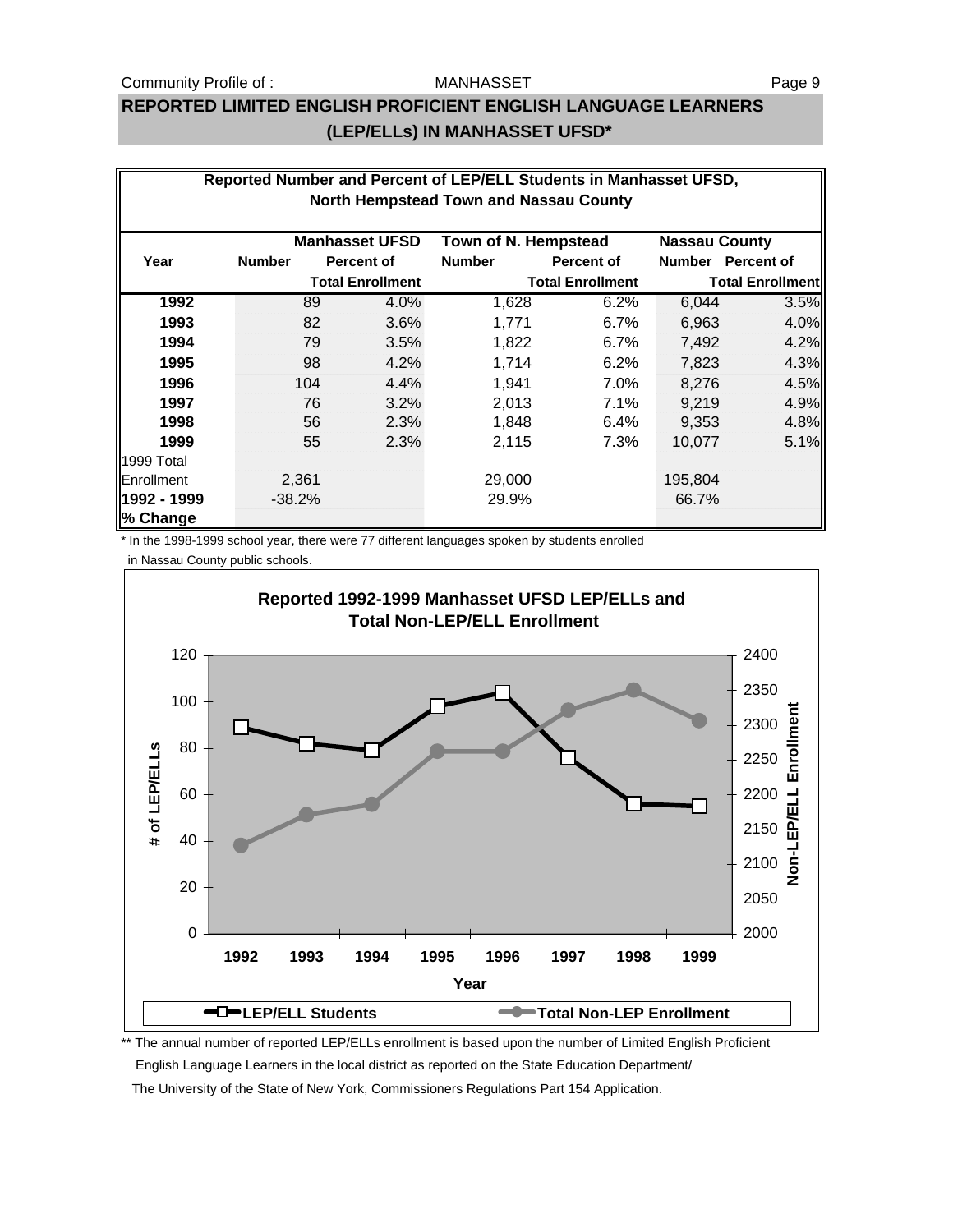Community Profile of : MANHASSET Page 10

 **Manhasset UFSD Dropout Percents, Town of N. Hempstead, & Nassau County**

|      |                |            |          |          | DROPOUT NUMBERS & PERCENTS OF HIGH SCHOOL ENROLLMENT* |          |
|------|----------------|------------|----------|----------|-------------------------------------------------------|----------|
| Year | District-#     | District-% | Town-#** | Town-%** | County-#                                              | County-% |
|      |                |            |          |          |                                                       |          |
| 1987 | 1              | 0.1        | 62       | 0.6      | 1284                                                  | 2.0      |
| 1988 | 7              | 1.0        | 90       | 0.9      | 1177                                                  | 2.0      |
| 1989 | 8              | 1.1        | 65       | 0.7      | 932                                                   | 1.7      |
| 1990 | 5              | 0.8        | 63       | 0.7      | 759                                                   | 1.4      |
| 1991 | 4              | 0.6        | 84       | 0.9      | 613                                                   | 1.2      |
| 1992 | ◢              | 0.2        | 71       | 0.8      | 654                                                   | 1.2      |
| 1993 | $\overline{2}$ | 0.3        | 56       | 0.6      | 630                                                   | 1.2      |
| 1994 | 4              | 0.1        | 85       | 0.9      | 724                                                   | 1.4      |
| 1995 | ◢              | 0.1        | 55       | 0.6      | 531                                                   | 1.0      |
| 1996 | $\Omega$       | 0.0        | 42       | 0.4      | 477                                                   | 0.9      |
| 1997 | $\Omega$       | 0.0        | 41       | 0.4      | 479                                                   | 0.9      |
| 1998 | 3              | 0.4        | 43       | 0.4      | 489                                                   | 0.9      |

\*Dropout Rate = Dropouts divided by 9-12 grade enrollment including ungraded secondary enrollment. A dropout is defined as any pupil who left school prior to graduation & did not enter another school or program leading to a GED.



\*\*Town data based on a weighted average of communities which are fully or partially located within town boundaries.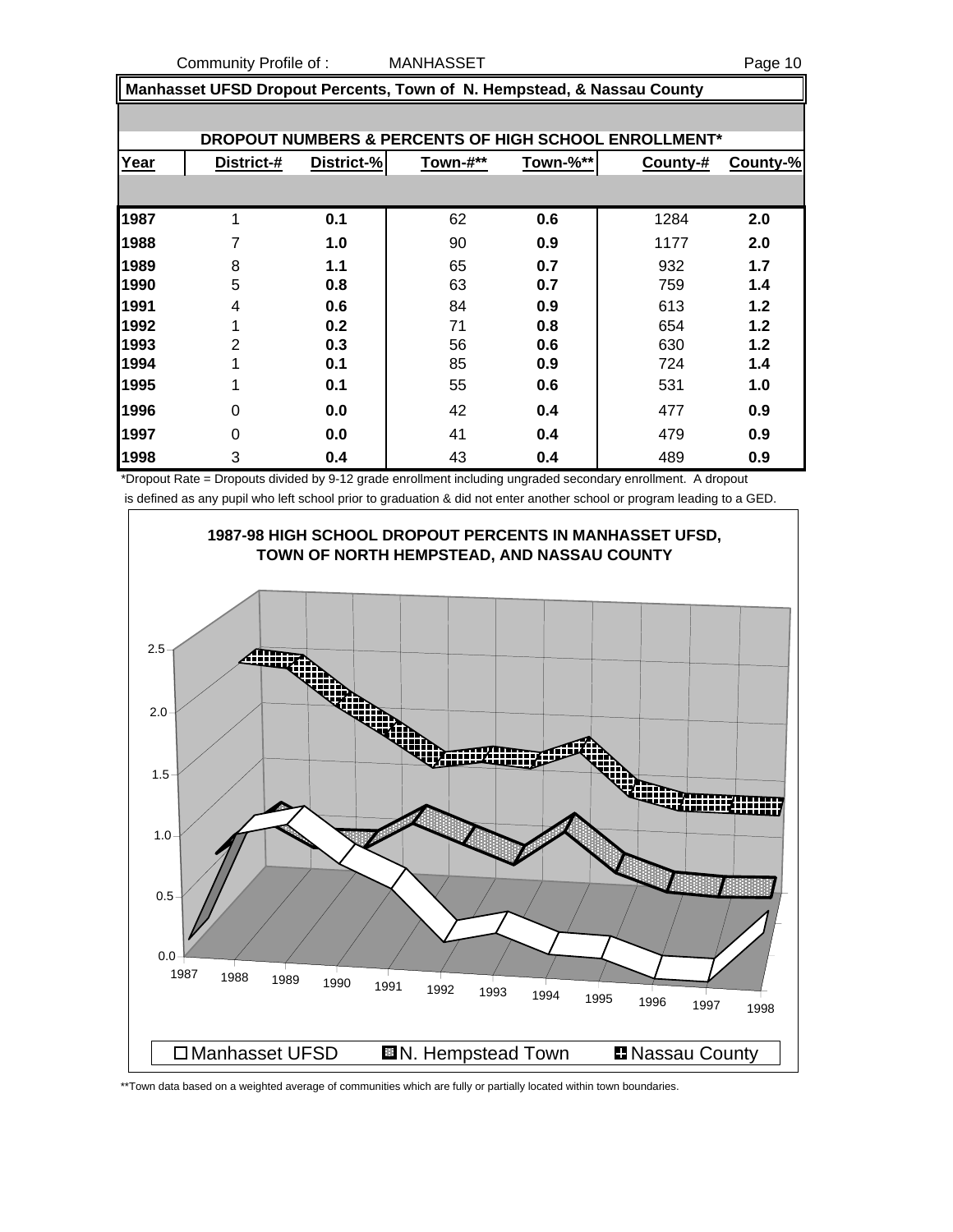0 20 40

60 80

|                         | 1982-97 Total Births and Fertility Rates For Manhasset 11030<br>Nassau County and New York State* |           |                                    |           |                       |           |  |  |
|-------------------------|---------------------------------------------------------------------------------------------------|-----------|------------------------------------|-----------|-----------------------|-----------|--|--|
|                         | <b>Manhasset</b>                                                                                  |           | <b>Nassau County</b>               |           | <b>New York State</b> |           |  |  |
|                         |                                                                                                   | Fertility |                                    | Fertility |                       | Fertility |  |  |
| Year                    | Births**                                                                                          | Rate      | <b>Births</b>                      | Rate      | <b>Births</b>         | Rate      |  |  |
| 1982                    | 160                                                                                               | 44.7      | 14,342                             | 49.0      | 246,889               | 59.6      |  |  |
| 1983                    | 169                                                                                               | 48.3      | 14,541                             | 49.8      | 248,222               | 59.6      |  |  |
| 1984                    | 162                                                                                               | 47.0      | 14,758                             | 50.6      | 250,436               | 59.9      |  |  |
| 1985                    | 162                                                                                               | 47.8      | 15,247                             | 52.3      | 258,826               | 61.6      |  |  |
| 1986                    | 172                                                                                               | 51.7      | 15,567                             | 53.5      | 263,045               | 62.3      |  |  |
| 1987                    | 168                                                                                               | 51.3      | 16,504                             | 56.8      | 271,355               | 64.0      |  |  |
| 1988                    | 176                                                                                               | 54.9      | 17,072                             | 58.8      | 279,976               | 65.8      |  |  |
| 1989                    | 163                                                                                               | 51.8      | 17,700                             | 61.1      | 290,528               | 67.9      |  |  |
| 1990                    | 163                                                                                               | 52.9      | 18,180                             | 62.8      | 297,468               | 69.3      |  |  |
| 1991                    | 148                                                                                               | 48.4      | 17,864                             | 62.2      | 292,523               | 68.1      |  |  |
| 1992                    | 151                                                                                               | 50.3      | 18,065                             | 63.3      | 287,531               | 67.2      |  |  |
| 1993                    | 159                                                                                               | 53.9      | 17,931                             | 63.2      | 282,377               | 66.3      |  |  |
| 1994                    | 180                                                                                               | 61.8      | 17,903                             | 64.6      | 277,945               | 65.6      |  |  |
| 1995                    | 182                                                                                               | 63.4      | 18,084                             | 66.0      | 271,042               | 64.3      |  |  |
| 1996                    | 187                                                                                               | 65.3      | 17,722                             | 63.8      | 263,611               | 63.0      |  |  |
| 1997                    | 187                                                                                               | 65.6      | 17,100                             | 62.0      | 256,976               | 61.8      |  |  |
| 200                     |                                                                                                   |           | 1982 - 1997 Manhasset Total Births |           |                       |           |  |  |
| 180                     |                                                                                                   |           |                                    |           |                       |           |  |  |
| 160                     |                                                                                                   |           |                                    |           |                       |           |  |  |
| 140                     |                                                                                                   |           |                                    |           |                       |           |  |  |
| Number of Births<br>120 |                                                                                                   |           |                                    |           |                       |           |  |  |
| 100                     |                                                                                                   |           |                                    |           |                       |           |  |  |
| 80                      |                                                                                                   |           |                                    |           |                       |           |  |  |

## 1982-97 Total Births and Fertility Rates For Manhasset 11030



1982 1983 1984 1985 1986 1987 1988 1989 1990 1991 1992 1993 1994 1995 1996 1997 **Year**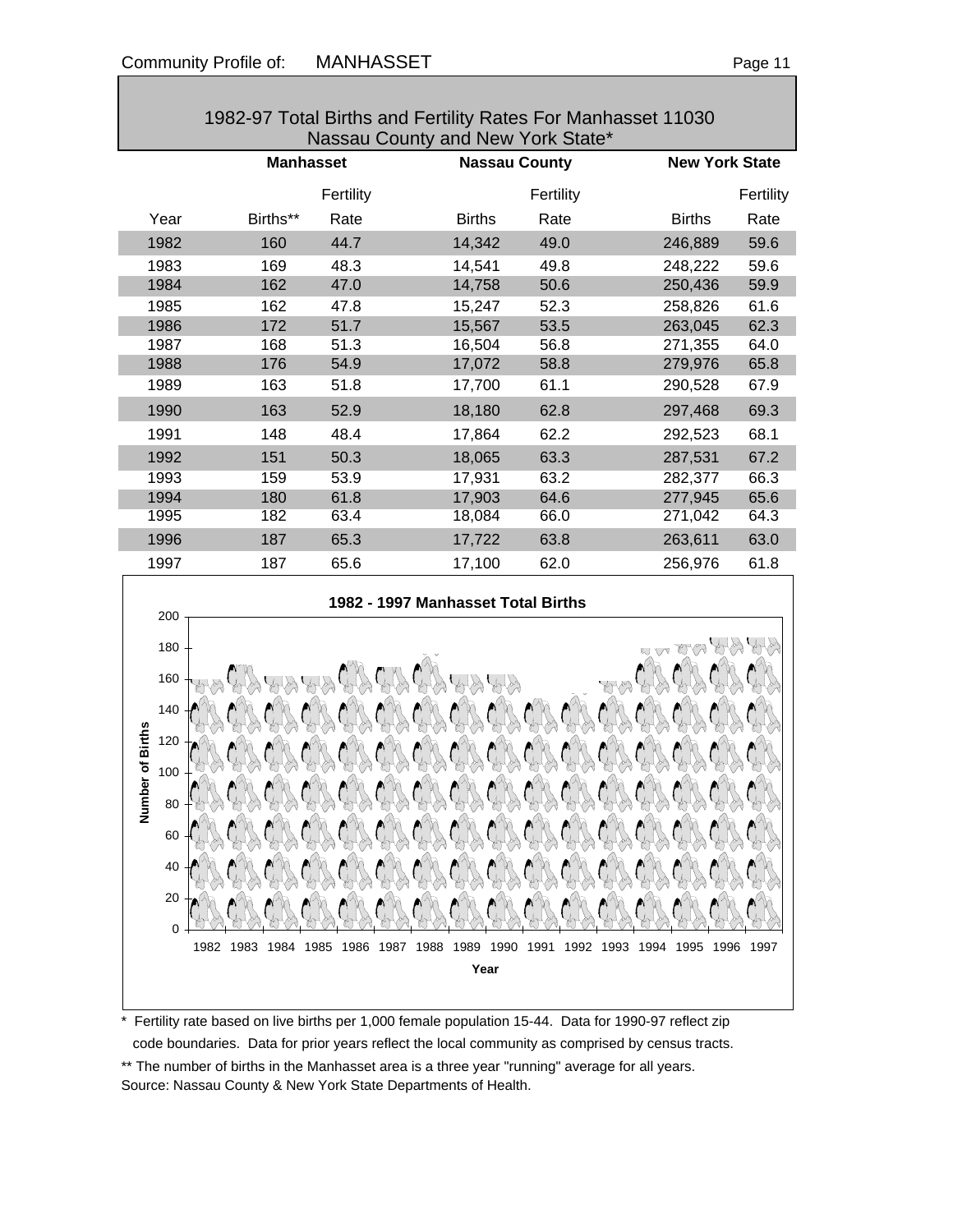|      | For Manhasset 11030*, Nassau County and New York State** |                  |               |                      |               |                       |  |  |
|------|----------------------------------------------------------|------------------|---------------|----------------------|---------------|-----------------------|--|--|
|      |                                                          | <b>Manhasset</b> |               | <b>Nassau County</b> |               | <b>New York State</b> |  |  |
|      | Teen                                                     | Fertility        | Teen          | Fertility            | Teen          | Fertility             |  |  |
| Year | <b>Births</b>                                            | Rate             | <b>Births</b> | Rate                 | <b>Births</b> | Rate                  |  |  |
| 1984 | 3                                                        | 5.1              | 668           | 12.2                 | 25,658        | 35.7                  |  |  |
| 1985 | 3                                                        | 5.3              | 711           | 13.4                 | 25,470        | 36.4                  |  |  |
| 1986 | $\overline{4}$                                           | 7.2              | 685           | 13.4                 | 25,134        | 37.0                  |  |  |
| 1987 | 4                                                        | 6.8              | 677           | 13.8                 | 25,080        | 38.0                  |  |  |
| 1988 | 3                                                        | 5.8              | 663           | 14.1                 | 25,861        | 40.3                  |  |  |
| 1989 | $\overline{2}$                                           | 3.3              | 679           | 15.0                 | 26,593        | 42.7                  |  |  |
| 1990 | $\overline{2}$                                           | 3.4              | 674           | 15.6                 | 26,553        | 44.0                  |  |  |
| 1991 | 1                                                        | 1.2              | 672           | 16.0                 | 26,216        | 44.1                  |  |  |
| 1992 | 1                                                        | 1.3              | 629           | 15.1                 | 25,330        | 43.4                  |  |  |
| 1993 | 2                                                        | 3.1              | 700           | 18.4                 | 25,515        | 44.3                  |  |  |
| 1994 | $\overline{2}$                                           | 4.3              | 682           | 18.2                 | 25,852        | 45.3                  |  |  |
| 1995 | $\overline{2}$                                           | 3.7              | 668           | 18.0                 | 24,805        | 43.6                  |  |  |
| 1996 | $\overline{2}$                                           | 2.9              | 637           | 15.8                 | 23,864        | 41.8                  |  |  |
| 1997 | 1                                                        | 2.6              | 561           | 13.9                 | 22,185        | 38.5                  |  |  |

# 1984-97 Births To Teen Mothers and Fertility Rates



\* The number of birth to teen mothers in the Manhasset area is a three year "running" average for all years.

\*\* Fertility rate based on live births per 1,000 female population 15-19. Data for 1990-97 reflect zip code boundaries. Data for prior years reflect the local community as comprised by census tracts. Source: Nassau County & New York State Departments of Health.